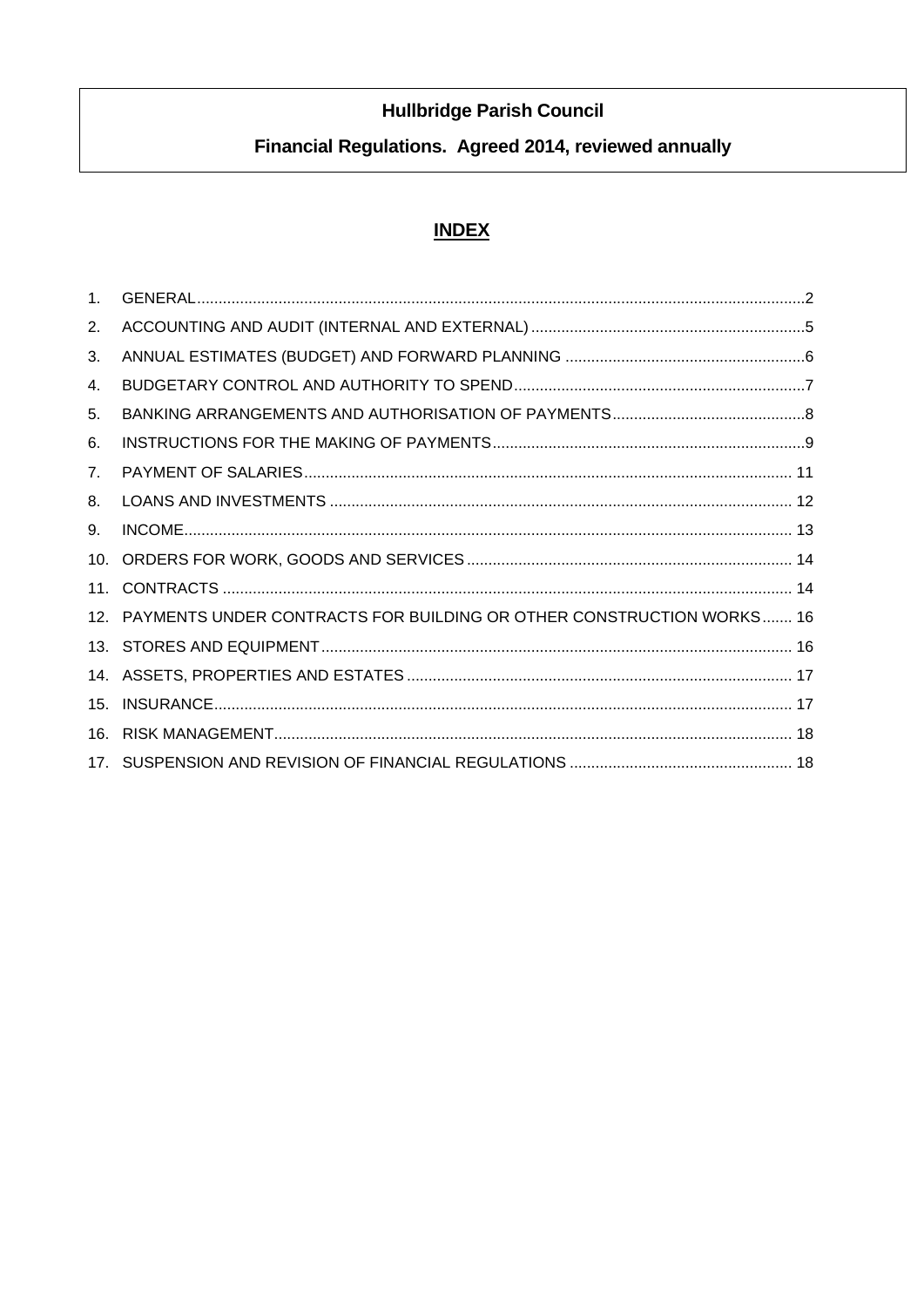These Financial Regulations were adopted by the Council at its Meeting held on Monday 13<sup>th</sup> October 2014 and revised on Monday 11<sup>th</sup> May 2015 and 18th January 2016, 14<sup>th</sup> March 2016, 13<sup>th</sup> March 2017 and  $6<sup>th</sup>$  February 2018 then Annually thereafter.

#### <span id="page-1-0"></span>**1. GENERAL**

- 1.1. These financial regulations govern the conduct of financial management by the council and may only be amended or varied by resolution of the council. Financial regulations are one of the council's three governing policy documents providing procedural guidance for members and officers. Financial regulations must be observed in conjunction with the council's standing orders and any individual financial regulations relating to contracts.
- 1.2. The council is responsible in law for ensuring that its financial management is adequate and effective and that the council has a sound system of internal control which facilitates the effective exercise of the council's functions, including arrangements for the management of risk.
- 1.3. The council's accounting control systems must include measures:
	- for the timely production of accounts;
	- that provide for the safe and efficient safeguarding of public money:
	- to prevent and detect inaccuracy and fraud; and
	- identifying the duties of officers.
- 1.4. These financial regulations demonstrate how the council meets these responsibilities and requirements.
- 1.5. At least once a year, prior to approving the Annual Governance Statement, the council must review the effectiveness of its system of internal control which shall be in accordance with proper practices.
- 1.6. A breach of these Regulations by an employee is gross misconduct.
- 1.7. Members of Council are expected to follow the instructions within these Regulations and not to entice employees to breach them. Failure to follow instructions within these Regulations brings the office of Councillor into disrepute.
- 1.8. The Responsible Financial Officer (RFO) holds a statutory office to be appointed by the council. [The Clerk has been appointed as RFO for this council and these regulations will apply accordingly.]
- 1.9. The RFO;
	- acts under the policy direction of the council;
	- administers the council's financial affairs in accordance with all Acts, Regulations and proper practices;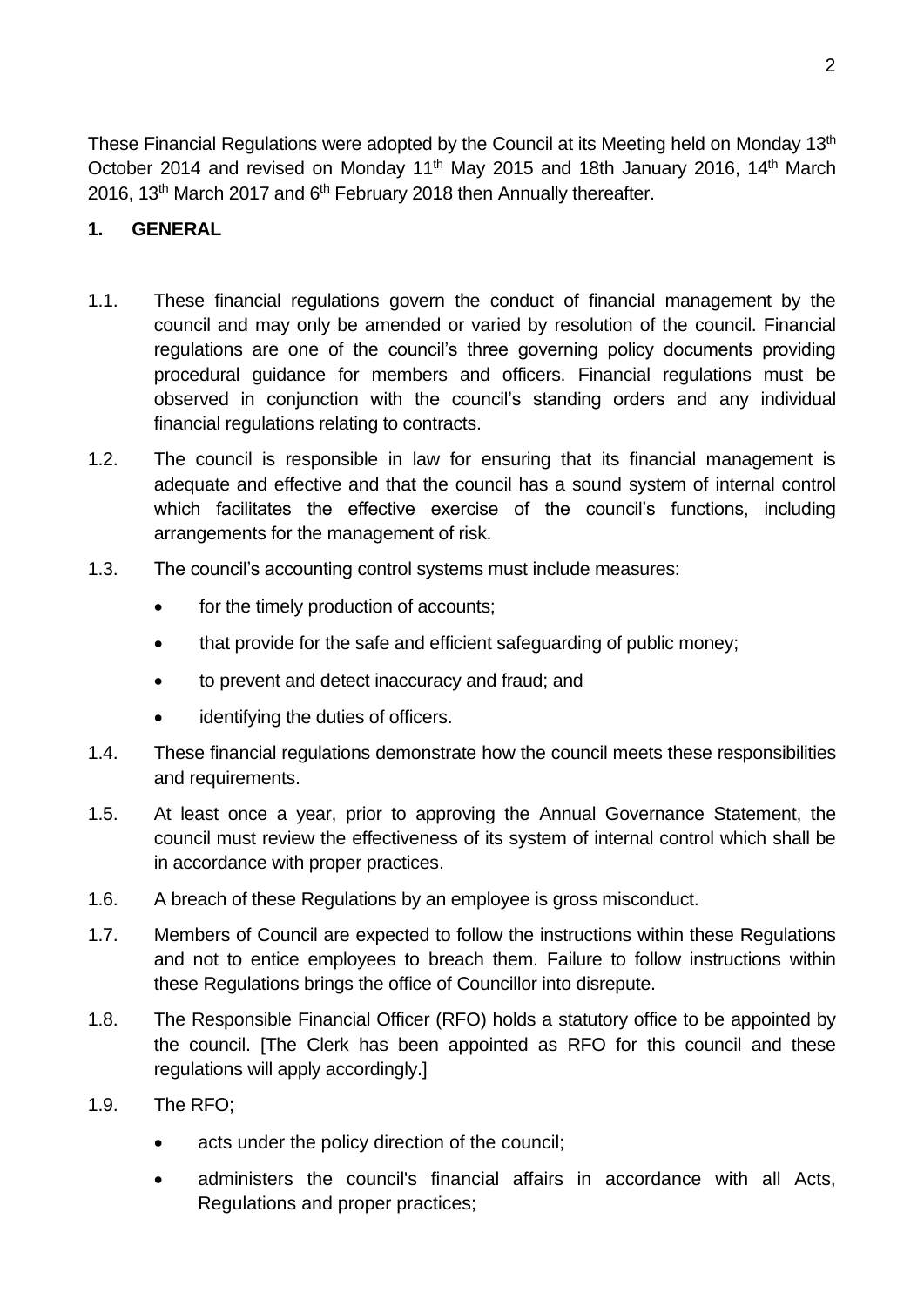- determines on behalf of the council its accounting records and accounting control systems;
- ensures the accounting control systems are observed;
- maintains the accounting records of the council up to date in accordance with proper practices;
- assists the council to secure economy, efficiency and effectiveness in the use of its resources; and
- produces financial management information as required by the council.
- 1.10. The accounting records determined by the RFO shall be sufficient to show and explain the council's transactions and to enable the RFO to ensure that any income and expenditure account and statement of balances, or record of receipts and payments and additional information, as the case may be, or management information prepared for the council from time to time comply with the Accounts and Audit Regulations<sup>1</sup>.
- 1.11. The accounting records determined by the RFO shall in particular contain:
	- entries from day to day of all sums of money received and expended by the council and the matters to which the income and expenditure or receipts and payments account relate;
	- a record of the assets and liabilities of the council; and
	- wherever relevant, a record of the council's income and expenditure in relation to claims made, or to be made, for any contribution, grant or subsidy.
- 1.12. The accounting control systems determined by the RFO shall include:
	- procedures to ensure that the financial transactions of the council are recorded as soon as reasonably practicable and as accurately and reasonably as possible;
	- procedures to enable the prevention and detection of inaccuracies and fraud and the ability to reconstruct any lost records;
	- identification of the duties of officers dealing with financial transactions and division of responsibilities of those officers in relation to significant transactions;
	- procedures to ensure that uncollectable amounts, including any bad debts are not submitted to the council for approval to be written off except with the approval of the RFO and that the approvals are shown in the accounting records; and
	- measures to ensure that risk is properly managed.

<sup>1</sup> Accounts and Audit (England) Regulations 2011/817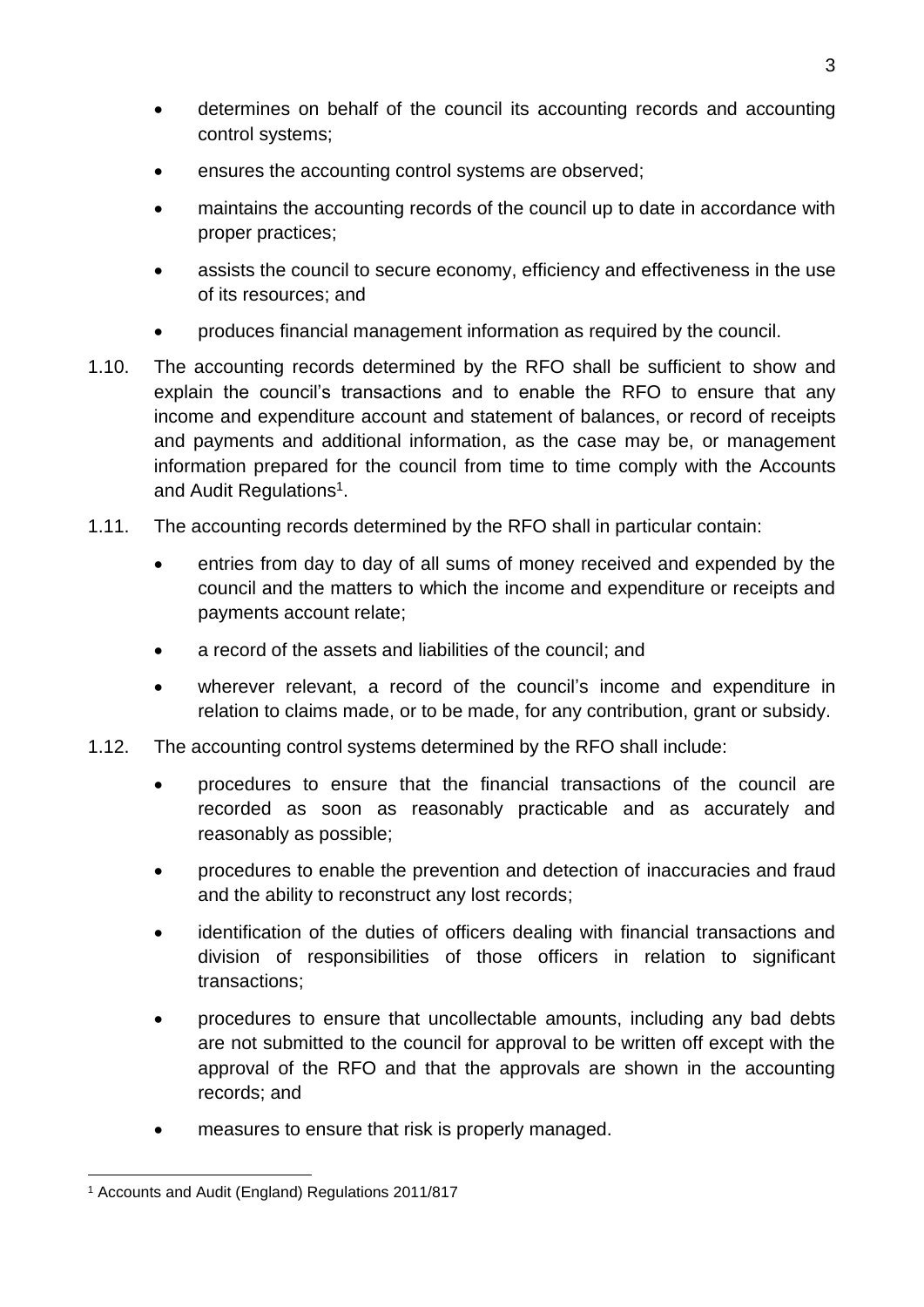- 1.13. The council is not empowered by these Regulations or otherwise to delegate certain specified decisions. In particular any decision regarding:
	- setting the final budget or the precept (Council Tax Requirement):
	- approving accounting statements;
	- approving an annual governance statement;
	- borrowing;
	- writing off bad debts;
	- declaring eligibility for the power of well-being; and
	- addressing recommendations in any report from the internal or external auditors,

Shall be a matter for the full council only.

- 1.14. In addition the council must:
	- determine and keep under regular review the bank mandate for all council bank accounts;
	- approve any grant or a single commitment in excess of £5,000; and
	- in respect of the annual salary for any employee have regard to recommendations about annual salaries of employees made by the relevant Committee in accordance with its terms of reference.
- 1.15. In these financial regulations, references to the Accounts and Audit Regulations or 'the regulations' shall mean the regulations issued under the provisions of section 27 of the Audit Commission Act 1998, or any superseding legislation, and then in force unless otherwise specified.

In these financial regulations the term 'proper practice' or 'proper practices' shall refer to guidance issued in *Governance and Accountability for Local Councils– a Practitioners' Guide (England)* issued by the Joint Practitioners Advisory Group (JPAG), available from the websites of NALC and the Society for Local Council Clerks (SLCC) or *Governance and Accountability for Local Councils in Wales - A Practitioners' Guide*, available from the websites of One Voice Wales (OVW) and SLCC as appropriate.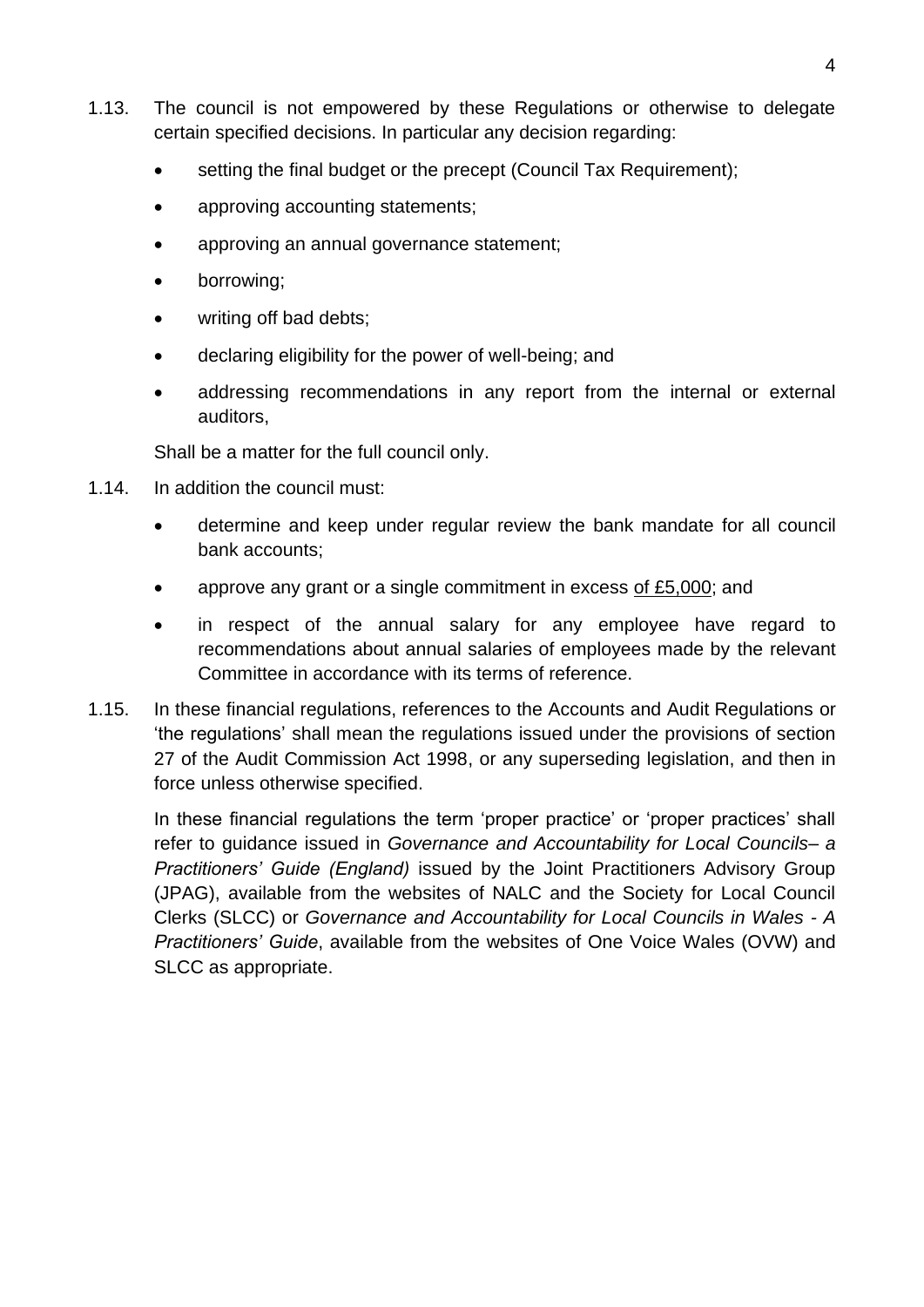#### <span id="page-4-0"></span>**2. ACCOUNTING AND AUDIT (INTERNAL AND EXTERNAL)**

- 2.1. All accounting procedures and financial records of the council shall be determined by the RFO in accordance with the Accounts and Audit Regulations, appropriate Guidance and proper practices.
- 2.2. On a regular basis, at least once in each quarter, and at each financial year end, a member other than the Chairman or a cheque signatory shall be appointed to verify bank reconciliations (for all accounts) produced by the RFO. The member shall sign the reconciliations and the original bank statements as evidence of verification. This activity shall on conclusion be reported, including any exceptions, to and noted by the Finance Committee.
- 2.3. The RFO shall complete the annual statement of accounts, annual report, and any related documents of the council contained in the Annual Return (as specified in proper practices) as soon as practicable after the end of the financial year and having certified the accounts shall submit them and report thereon to the council within the timescales set by the Accounts and Audit Regulations.
- 2.4. The council shall ensure that there is an adequate and effective system of internal audit of its accounting records, and of its system of internal control in accordance with proper practices. Any officer or member of the council shall make available such documents and records as appear to the council to be necessary for the purpose of the audit and shall, as directed by the council, supply the RFO, internal auditor, or external auditor with such information and explanation as the council considers necessary for that purpose.
- 2.5. The internal auditor shall be appointed by and shall carry out the work in relation to internal controls required by the council in accordance with proper practices.
- 2.6. The internal auditor shall:
	- be competent and independent of the financial operations of the council;
	- report to council in writing, or in person, on a regular basis with a minimum of one annual written report during each financial year;
	- to demonstrate competence, objectivity and independence, be free from any actual or perceived conflicts of interest, including those arising from family relationships; and
	- have no involvement in the financial decision making, management or control of the council.
- 2.7. Internal or external auditors may not under any circumstances:
	- perform any operational duties for the council;
	- initiate or approve accounting transactions; or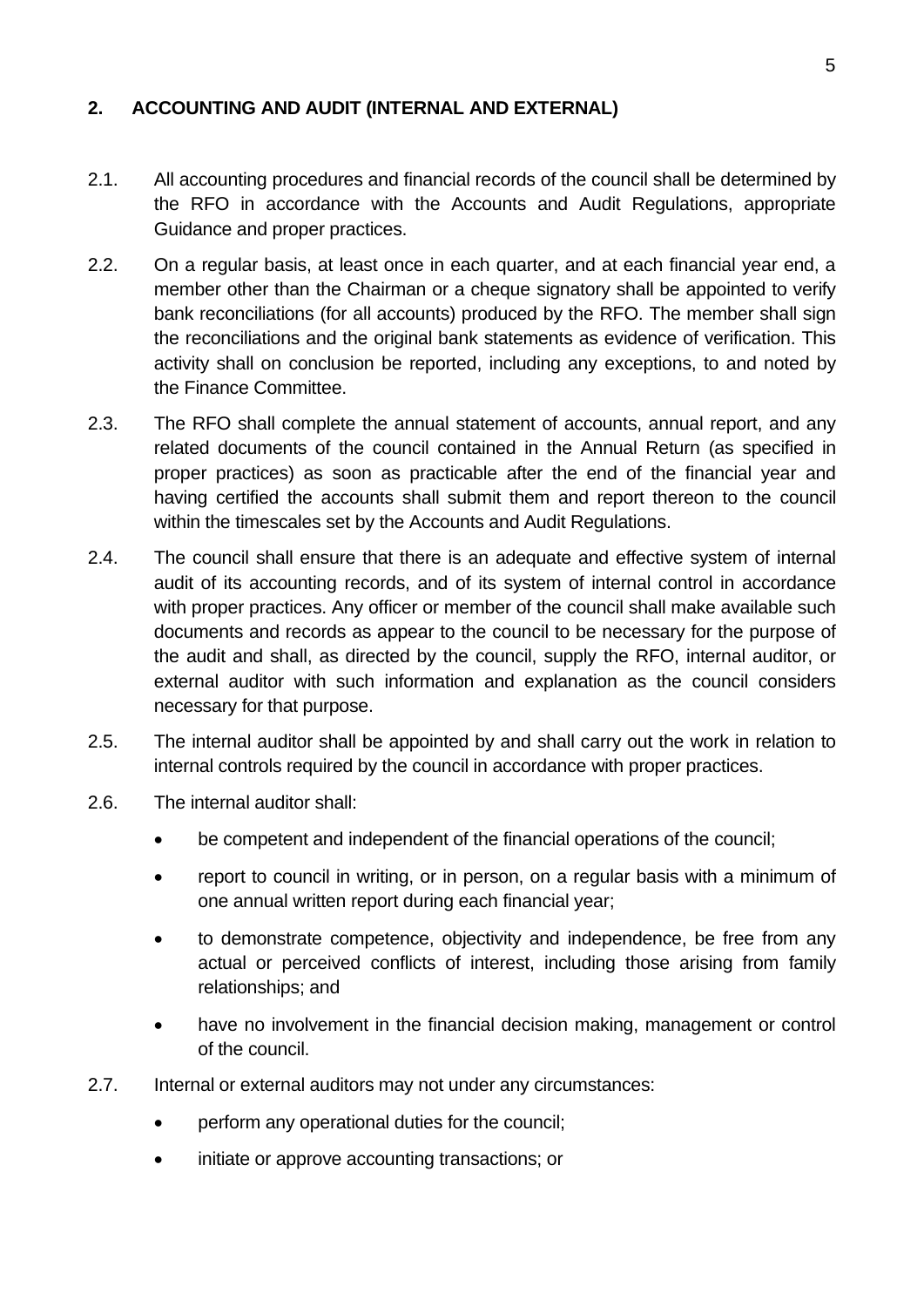- Direct the activities of any council employee, except to the extent that such employees have been appropriately assigned to assist the internal auditor.
- 2.8. For the avoidance of doubt, in relation to internal audit the terms 'independent' and 'independence' shall have the same meaning as is described in proper practices.
- 2.9. The RFO shall make arrangements for the exercise of electors' rights in relation to the accounts including the opportunity to inspect the accounts, books, and vouchers and display or publish any notices and statements of account required by Audit Commission Act 1998, or any superseding legislation, and the Accounts and Audit Regulations.
- 2.10. The RFO shall, without undue delay, bring to the attention of all councillors any correspondence or report from internal or external auditors.

### <span id="page-5-0"></span>**3. ANNUAL ESTIMATES (BUDGET) AND FORWARD PLANNING**

- 3.1. Each committee shall review its five-year forecast of revenue and capital receipts and payments. Having regard to the forecast, it shall thereafter formulate and submit proposals for the following financial year to the Finance Committee/Council not later than the beginning of November each year including any proposals for revising the forecast.
- 3.2. The RFO must each year, by no later end of September, prepare detailed estimates of all receipts and payments including the use of reserves and all sources of funding for the following financial year in the form of a budget to be considered by the relevant committees and the council.
- 3.3. The council shall consider annual budget proposals in relation to the council's five year forecast of revenue and capital receipts and payments including recommendations for the use of reserves and sources of funding and update the forecast accordingly.
- 3.4. The council shall fix the precept (council tax requirement), and relevant basic amount of council tax to be levied for the ensuing financial year December or by the Full Council in January each year. The RFO shall issue the precept to the billing authority and shall supply each member with a copy of the approved annual budget.
- 3.5. The approved annual budget shall form the basis of financial control for the ensuing year.
- 3.6 The amount charged by the Council for Allotment Plots shall be increased annually by not less than the Consumer Price Index (CPI) figure for May (or any HM Government measure of inflation that my replace CPI) rounded-up to the nearest 50 pence. In the unlikely event that there be a negative CPI figure, then the charges shall remain unaltered for a further year.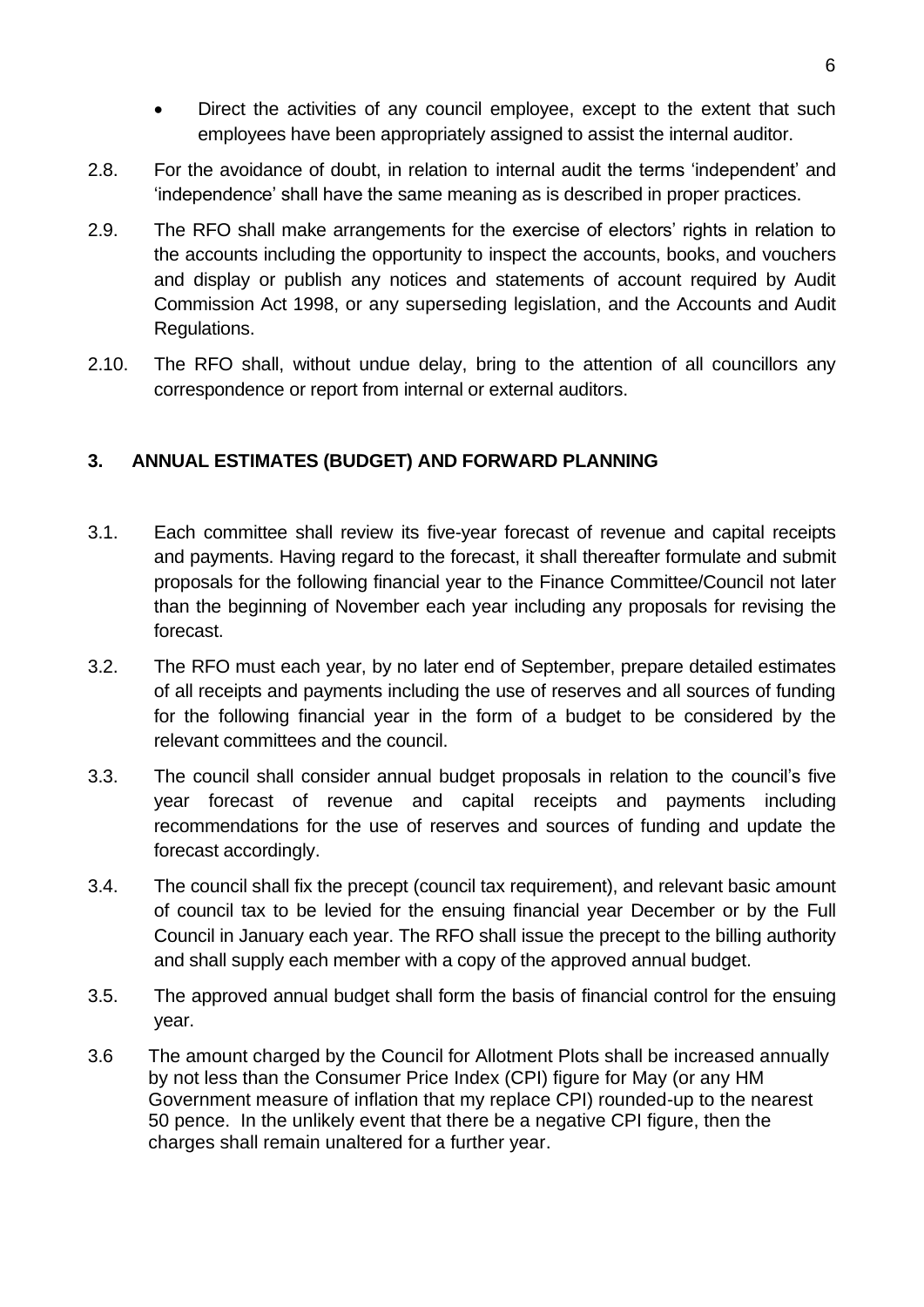#### <span id="page-6-0"></span>**4. BUDGETARY CONTROL AND AUTHORITY TO SPEND**

- 4.1. Expenditure on revenue items may be authorised up to the amounts included for that class of expenditure in the approved budget. This authority is to be determined by:
	- the council for all items over £5,000;
	- a duly delegated committee of the council for items over £500; or
	- the Clerk, in conjunction with Chairman of Council or Chairman of the appropriate committee, for any items below £500.

Such authority is to be evidenced by a Minute or by an authorisation slip duly signed by the Clerk, and where necessary also by the appropriate Chairman.

Contracts may not be disaggregated to avoid controls imposed by these regulations.

- 4.2. No expenditure may be authorised that will exceed the amount provided in the revenue budget for that class of expenditure other than by resolution of the council, or duly delegated committee. During the budget year and with the approval of council having considered fully the implications for public services, unspent and available amounts may be moved to other budget headings or to an earmarked reserve as appropriate ('virement').
- 4.3. Unspent provisions in the revenue or capital budgets for completed projects shall not be carried forward to a subsequent year.
- 4.4. The salary budgets are to be reviewed at least annually for the following financial year and such review shall be evidenced by a hard copy schedule signed by the Clerk and the Chairman of Council or relevant committee. The RFO will inform committees of any changes impacting on their budget requirement for the coming year in good time.
- 4.5. In cases of extreme risk to the delivery of council services, the clerk may authorise revenue expenditure on behalf of the council which in the clerk's judgement it is necessary to carry out. Such expenditure includes repair, replacement or other work, whether or not there is any budgetary provision for the expenditure, subject to a limit of £1,000. The Clerk shall report such action to the chairman as soon as possible and to the council as soon as practicable thereafter.
- 4.6. No expenditure shall be authorised in relation to any capital project and no contract entered into or tender accepted involving capital expenditure unless the council is satisfied that the necessary funds are available and the requisite borrowing approval has been obtained.
- 4.7. All capital works shall be administered in accordance with the council's standing orders and financial regulations relating to contracts.
- 4.8. The RFO shall regularly provide the council with a statement of receipts and payments to date under each head of the budgets, comparing actual expenditure to the appropriate date against that planned as shown in the budget. These statements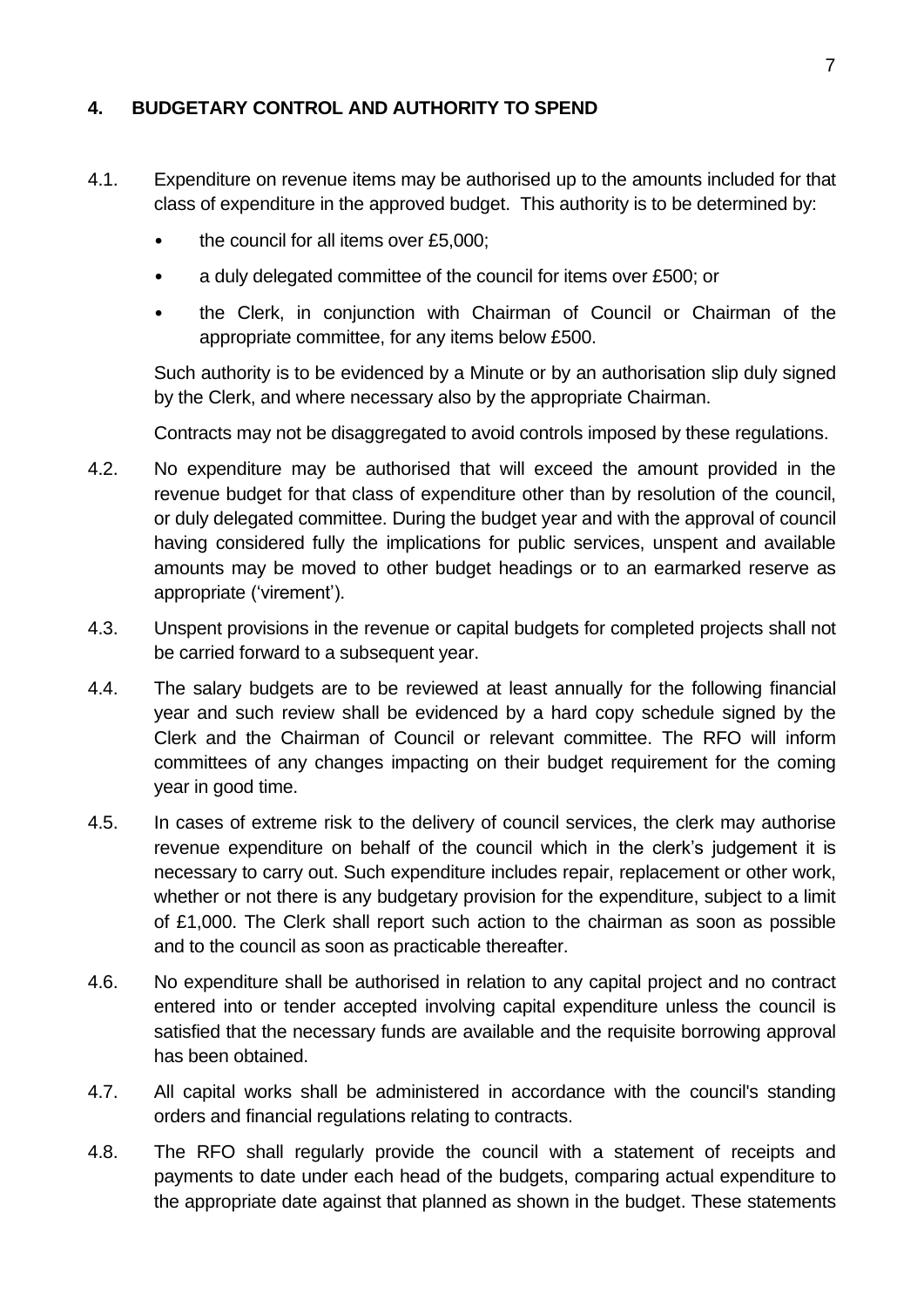are to be prepared at least at the end of each financial quarter and shall show explanations of material variances. For this purpose "material" shall be in excess of £100 or 15% of the budget.

4.9. Changes in earmarked reserves shall be approved by council as part of the budgetary control process.

## <span id="page-7-0"></span>**5. BANKING ARRANGEMENTS AND AUTHORISATION OF PAYMENTS**

- 5.1. The council's banking arrangements, including the bank mandate, shall be made by the RFO and approved by the council; banking arrangements may not be delegated to a committee. They shall be regularly reviewed for safety and efficiency. The council shall seek credit references in respect of members or employees who act as signatories.
- 5.2. The RFO shall prepare a schedule of payments requiring authorisation, forming part of the Agenda for the Meeting and, together with the relevant invoices, present the schedule to Full Council. The Council shall review the schedule for compliance and, having satisfied itself shall authorise payment by a resolution. The approved schedule shall be ruled off and initialled by the Chairman of the Meeting. A detailed list of all payments shall be disclosed within or as an attachment to the minutes of the meeting at which payment was authorised. Personal payments (including salaries, wages, expenses and any payment made in relation to the termination of a contract of employment) may be summarised to remove public access to any personal information.
- 5.3. All invoices for payment shall be examined, verified and certified by the RFO to confirm that the work, goods or services to which each invoice relates has been received, carried out, examined and represents expenditure previously approved by the council.
- 5.4. The RFO shall examine invoices for arithmetical accuracy and analyse them to the appropriate expenditure heading. The RFO shall take all steps to pay all invoices submitted, and which are in order, at the next available Full Council Meeting.
- 5.5. The Clerk and RFO shall have delegated authority to authorise the payment of items only in the following circumstances:
	- a) If a payment is necessary to avoid a charge to interest under the Late Payment of Commercial Debts (Interest) Act 1998, and the due date for payment is before the next scheduled Meeting of council, where the Clerk and RFO certify that there is no dispute or other reason to delay payment, provided that a list of such payments shall be submitted to the next appropriate meeting of the Council ;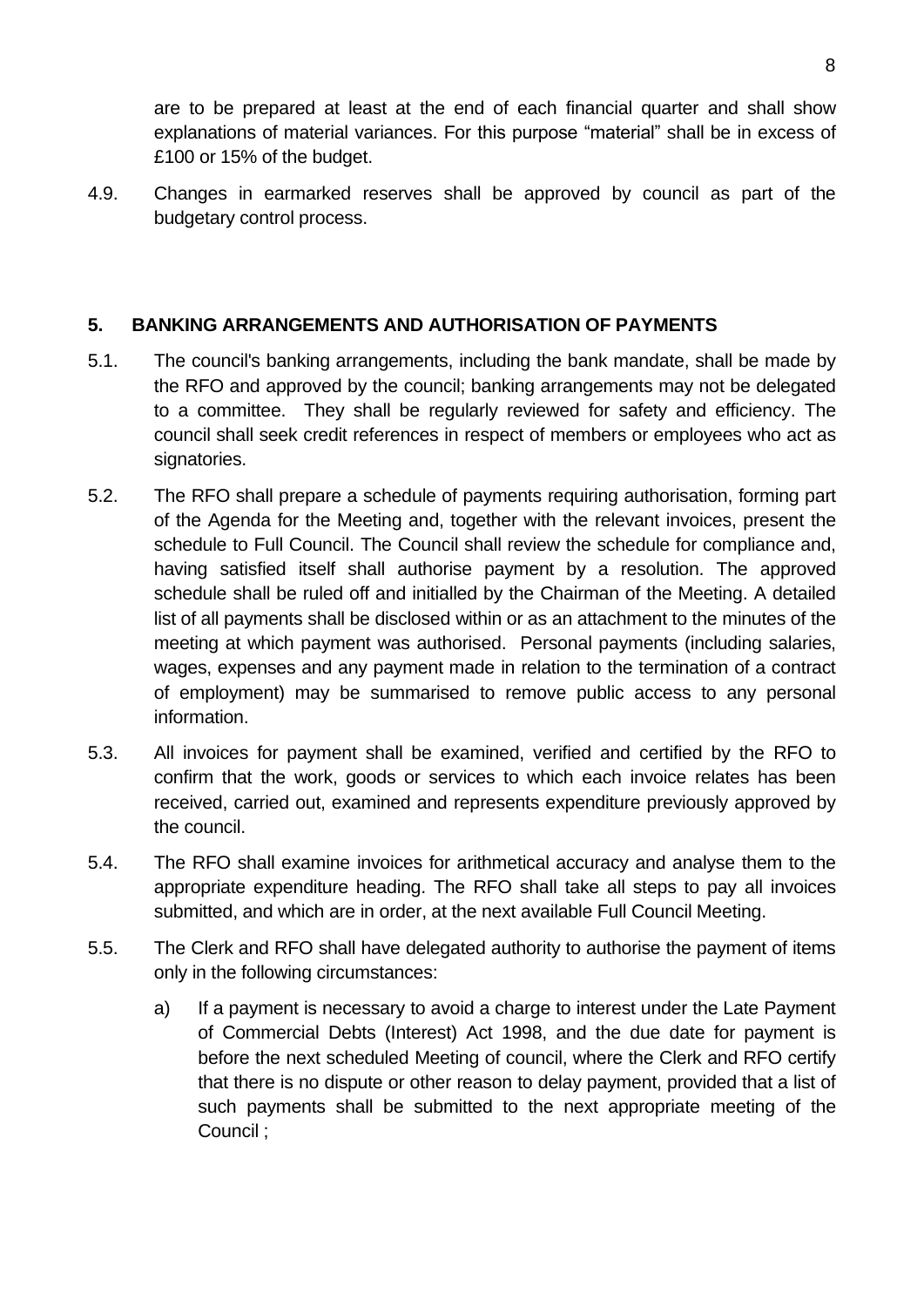- b) An expenditure item authorised under 5.6 below (continuing contracts and obligations) provided that a list of such payments shall be submitted to the next appropriate meeting of the Council ; or
- c) fund transfers within the councils banking arrangements up to the sum of £10,000, provided that a list of such payments shall be submitted to the next appropriate meeting of the finance committee.
- 5.6. For each financial year the Clerk and RFO shall draw up a list of due payments which arise on a regular basis as the result of a continuing contract, statutory duty, or obligation (such as but not exclusively, Salaries, PAYE and NI, Superannuation Fund and regular maintenance contracts and the like for which a duly authorised committee, may authorise payment for the year provided that the requirements of regulation 4.1 (Budgetary Controls) are adhered to, provided also that a list of such payments shall be submitted to the next appropriate meeting of the Council.
- 5.7. A record of regular payments made under 5.6 above shall be drawn up and be signed by two members on each and every occasion when payment is authorised thus controlling the risk of duplicated payments being authorised and / or made.
- 5.8. In respect of grants a duly authorised committee shall approve expenditure within any limits set by council and in accordance with any Policy statement approved by council. Any Revenue or Capital Grant in excess of £5,000 shall before payment, be subject to ratification by resolution of the council.
- 5.9. Members are subject to the Code of Conduct that has been adopted by the council and shall comply with the Code and Standing Orders when a decision to authorise or instruct payment is made in respect of a matter in which they have a disclosable pecuniary or other interest, unless a dispensation has been granted.
- 5.10. The council will aim to rotate the duties of members in these Regulations so that onerous duties are shared out as evenly as possible over time.
- 5.11. Any changes in the recorded details of suppliers, such as bank account records, shall be approved in writing by a Member.

#### <span id="page-8-0"></span>**6. INSTRUCTIONS FOR THE MAKING OF PAYMENTS**

- 6.1. The council will make safe and efficient arrangements for the making of its payments.
- 6.2. Following authorisation under Financial Regulation 5 above, the council, a duly delegated committee or, if so delegated, the Clerk or RFO shall give instruction that a payment shall be made.
- 6.3. All payments shall be effected by cheque, BACS or other instructions to the council's bankers, or otherwise, in accordance with a resolution of Council or duly delegated Committee.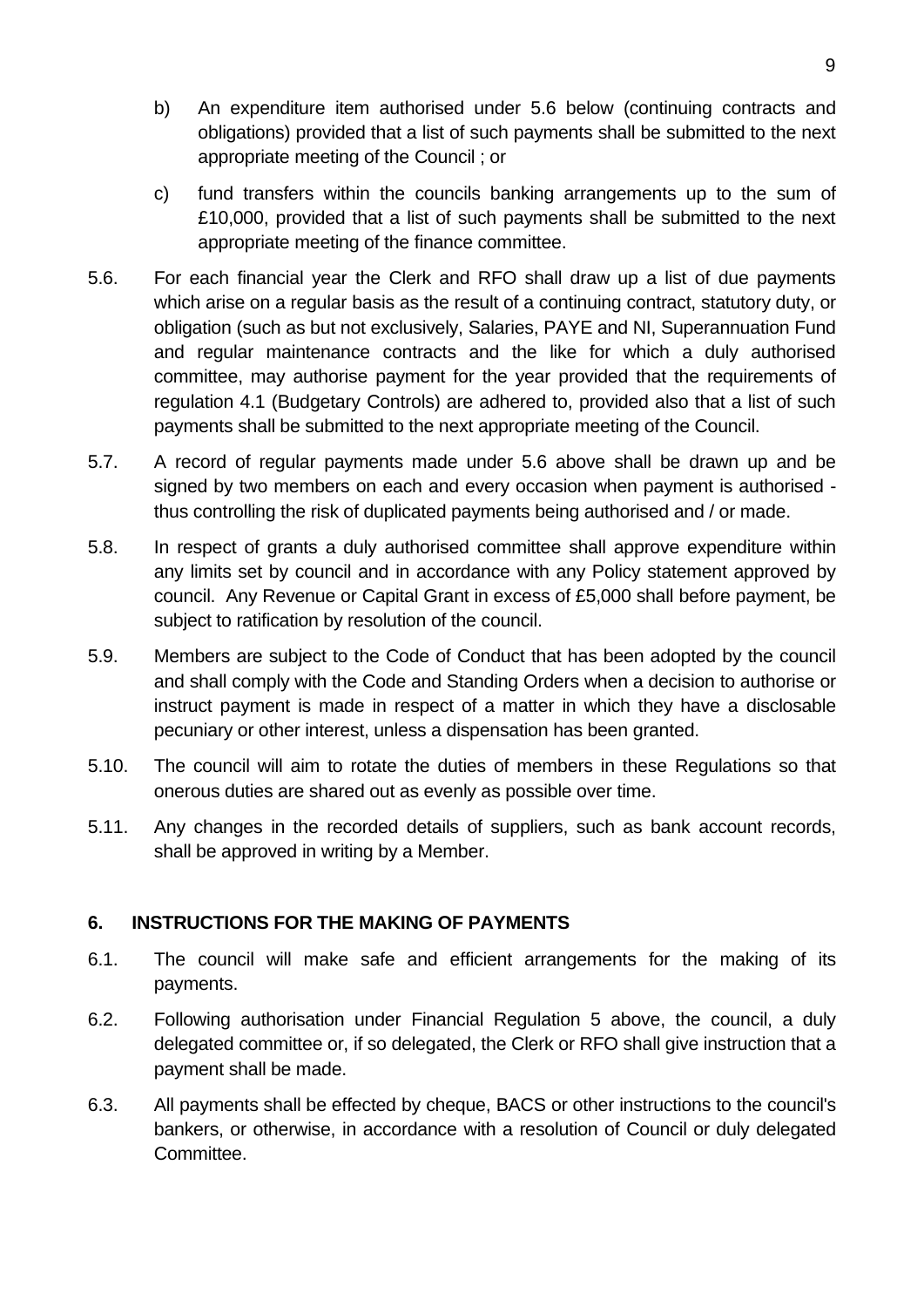- 6.4. Cheques or orders for payment drawn on the bank account in accordance with the schedule as presented to council or committee shall be signed by two members of council, in accordance with a resolution instructing that payment. If a member who is also a bank signatory has declared a disclosable pecuniary interest, or has any other interest, in the matter in respect of which the payment is being made, that Councillor shall be required to consider Standing Orders, and thereby determine whether it is appropriate and / or permissible to be a signatory to the transaction in question.
- 6.5. To indicate agreement of the details shown on the cheque or order for payment with the counterfoil and the invoice or similar documentation, at least one signatory shall initial the cheque counterfoil.
- 6.6. Cheques or orders for payment shall not normally be presented for signature other than at a council or committee meeting (including immediately before or after such a meeting). Any signatures obtained away from such meetings shall be reported to the Finance Committee or Full Council at the next convenient meeting.
- 6.7. If thought appropriate by the council, payment for utility supplies (energy, telephone and water) and any National Non-Domestic Rates may be made by variable Direct Debit provided that the instructions are signed by two members and any payments are reported to council as made. The approval of the use of a variable Direct Debit shall be renewed by resolution of the council at least every two years.
- 6.8. If thought appropriate by the council, payment for certain items (principally Salaries) may be made by Banker's Standing Order provided that the instructions are signed, or otherwise evidenced by two members are retained and any payments are reported to council as made. The approval of the use of a Banker's Standing Order shall be renewed by resolution of the council at least every two years.
- 6.9. If thought appropriate by the council, payment for items may be made by BACS or CHAPS methods provided that the instructions for each payment are signed, or otherwise evidenced. Breakdown of payments will be agreed by Full Council or quorum or Emergency Committee and the Clerk will key in the payments then authorised by one bank signatories. Invoices are retained and any payments are reported to council as made. The approval of the use of BACS or CHAPS shall be renewed by resolution of the council at least every two years.
- 6.10. If thought appropriate by the council payment for certain items may be made by internet banking transfer provided evidence is retained showing which members approved the payment.
- 6.11. Where a computer requires use of a personal identification number (PIN) or other password(s), for access to the council's records on that computer, a note shall be made of the PIN and Passwords and shall be handed to and retained by the Chairman of Council in a sealed dated envelope. This envelope may not be opened other than in the presence of two other councillors. After the envelope has been opened, in any circumstances, the PIN and / or passwords shall be changed as soon as practicable. The fact that the sealed envelope has been opened, in whatever circumstances, shall be reported to all members immediately and formally to the next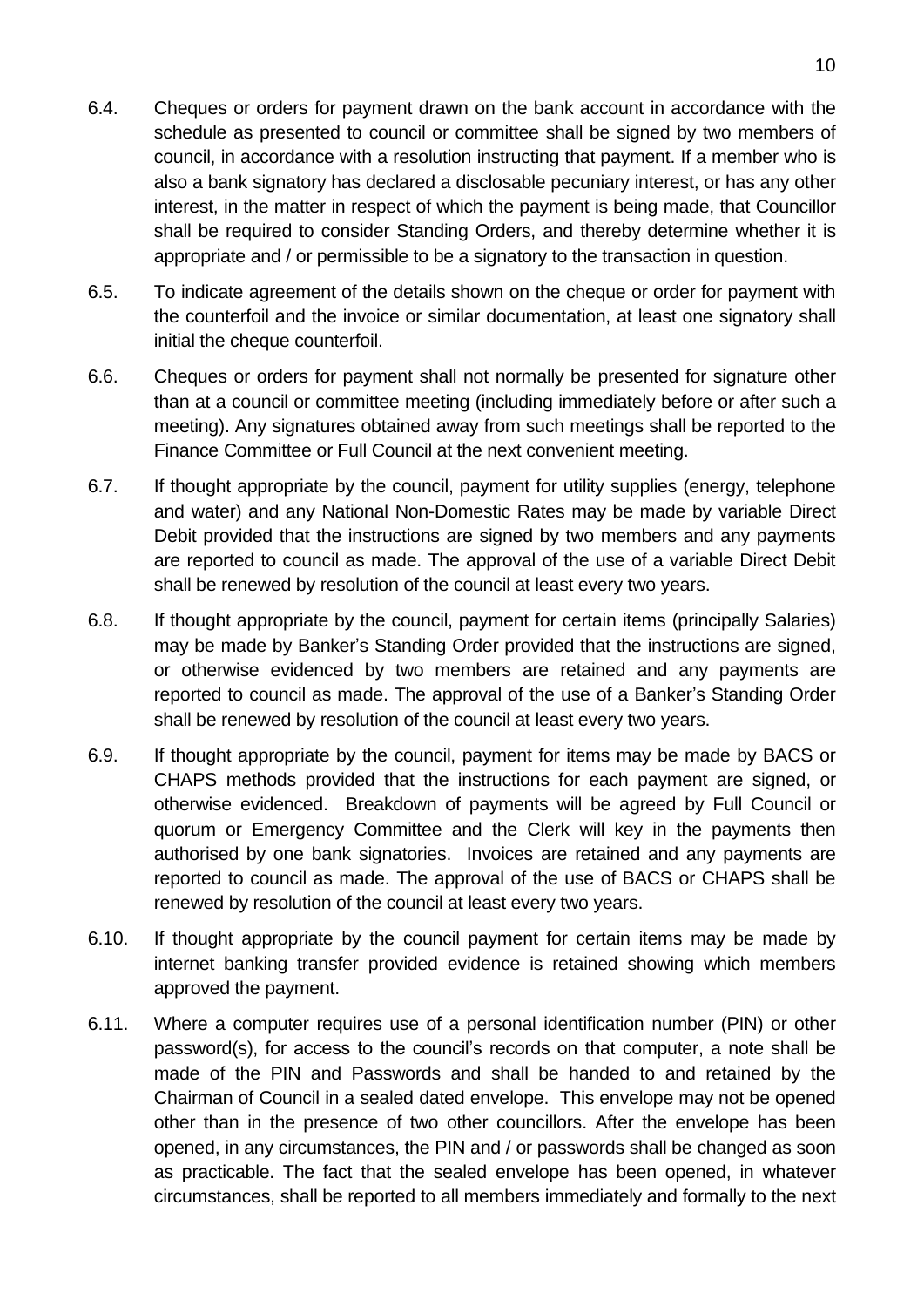available meeting of the council. This will not be required for a member's personal computer used only for remote authorisation of bank payments.

- 6.12. No employee or councillor shall disclose any PIN or password, relevant to the working of the council or its bank accounts, to any person not authorised in writing by the council or a duly delegated committee.
- 6.13. Regular back-up copies of the records on any computer shall be made and shall be stored securely away from the computer in question, and preferably off site.
- 6.14. The council, and any members using computers for the council's financial business, shall ensure that anti-virus, anti-spyware and firewall, software with automatic updates, together with a high level of security, is used.
- 6.15. Where internet banking arrangements are made with any bank, the Clerk shall be appointed as the Service Administrator. The Bank Mandate approved by the council shall identify a number of councillors who will be authorised to approve transactions on those accounts. The bank mandate will state clearly the amounts of payments that can be instructed by the use of the Service Administrator alone, or by the Service Administrator with a stated number of approvals.
- 6.16. Access to any internet banking accounts will be directly to the access page (which may be saved under "favourites"), and not through a search engine or e-mail link. Remembered or saved passwords facilities must not be used on any computer used for council banking work. Breach of this Regulation will be treated as a very serious matter under these regulations.
- 6.17. Changes to account details for suppliers, which are used for internet banking may only be changed on written hard copy notification by the supplier and supported by hard copy authority for change signed by the Clerk and a member. A programme of regular checks of standing data with suppliers will be followed.
- 6.18. Any corporate credit card or trade card account opened by the council will be specifically restricted to use by the Clerk and shall be subject to automatic payment in full at each month-end. Personal credit or debit cards of members or staff shall not be used under any circumstances.
- 6.19 The RFO may provide petty cash to officers for the purpose of defraying operational and other expenses. Vouchers for payments made shall be forwarded to the RFO with a claim for reimbursement.
	- a) The RFO shall maintain as petty cash float (Imprest Account) of [£250] for the purpose of defraying operational and other expenses. Vouchers for payments made from petty cash shall be kept to substantiate the payment.
	- b) Income received must not be paid into the petty cash float but must be separately banked, as provided elsewhere in these regulations.
	- c) Payments to maintain the petty cash float shall be shown separately on the schedule of payments presented to council under 5.2 above. 1

## <span id="page-10-0"></span>**7. PAYMENT OF SALARIES**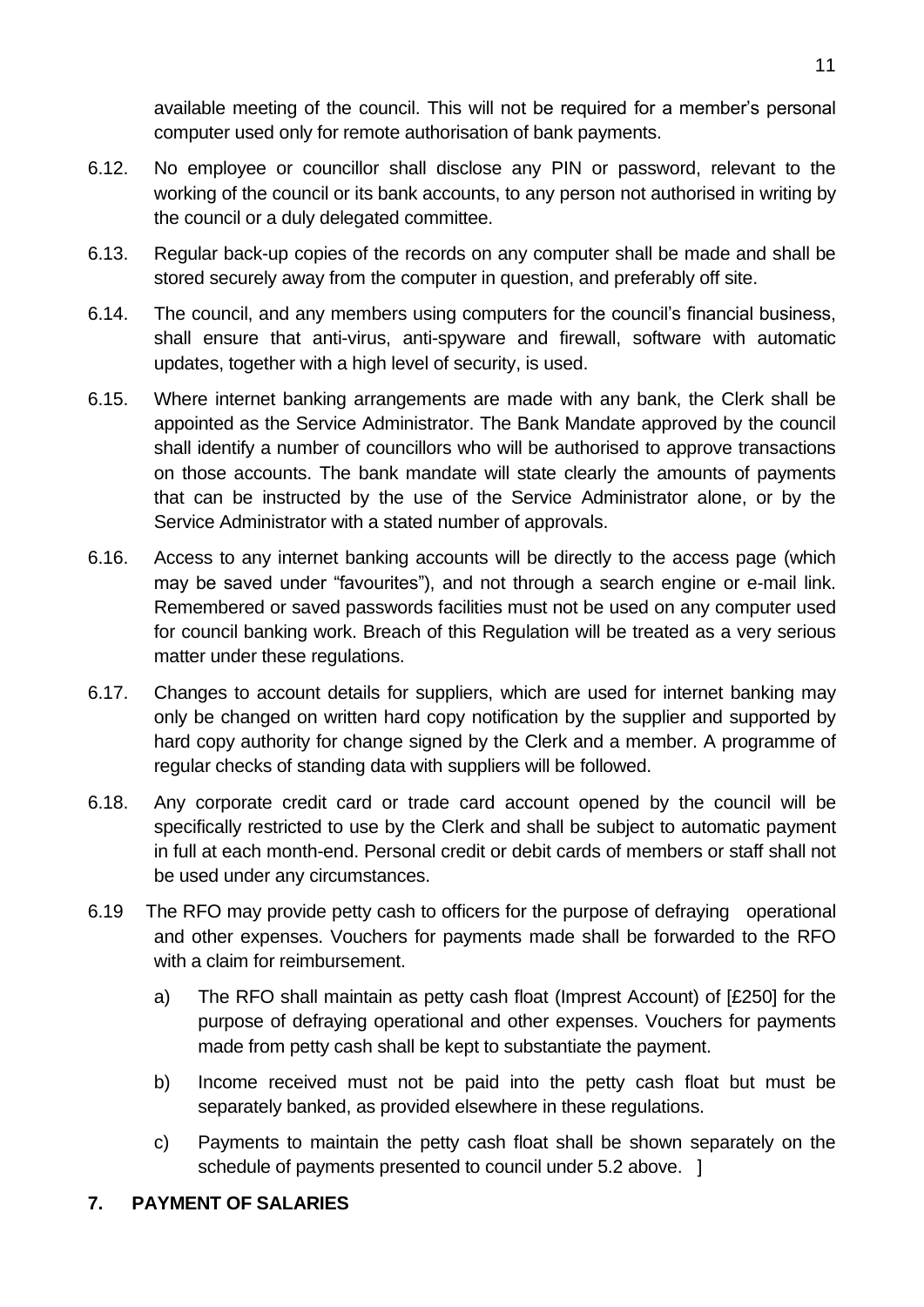- 7.1. As an employer, the council shall make arrangements to meet fully the statutory requirements placed on all employers by PAYE and National Insurance legislation. The payment of all salaries shall be made in accordance with payroll records and the rules of PAYE and National Insurance currently operating, and salary rates shall be as agreed by council, or duly delegated committee.
- 7.2. Payment of salaries and payment of deductions from salary such as may be required to be made for tax, national insurance and pension contributions, or similar statutory or discretionary deductions must be made in accordance with the payroll records and on the appropriate dates stipulated in employment contracts, provided that each payment is reported to the next available council meeting, as set out in these regulations above.
- 7.3. No changes shall be made to any employee's pay, emoluments, or terms and conditions of employment without the prior consent of the relevant committee.
- 7.4. Each and every payment to employees of net salary and to the appropriate creditor of the statutory and discretionary deductions shall be recorded in a separate confidential record. This confidential record is not open to inspection or review (under the Freedom of Information Act 2000 or otherwise) other than:
	- a) by any councillor who can demonstrate a need to know;
	- b) by the internal auditor;
	- c) by the external auditor; or
	- d) by any person authorised under Audit Commission Act 1998, or any superseding legislation.
- 7.5. The total of such payments in each calendar month shall be reported with all other payments as made as may be required under these Financial Regulations, to ensure that only payments due for the period have actually been paid.
- 7.6. An effective system of personal performance management should be maintained for the senior officers.
- 7.7. Any termination payments shall be supported by a clear business case and reported to the council. Termination payments shall only be authorised by council.
- 7.8. Before employing interim staff the council must consider a full business case.

#### <span id="page-11-0"></span>**8. LOANS AND INVESTMENTS**

8.1. All borrowings shall be effected in the name of the council, after obtaining any necessary borrowing approval. Any application for borrowing approval shall be approved by Council as to terms and purpose. The application for Borrowing Approval, and subsequent arrangements for the Loan shall only be approved by full council.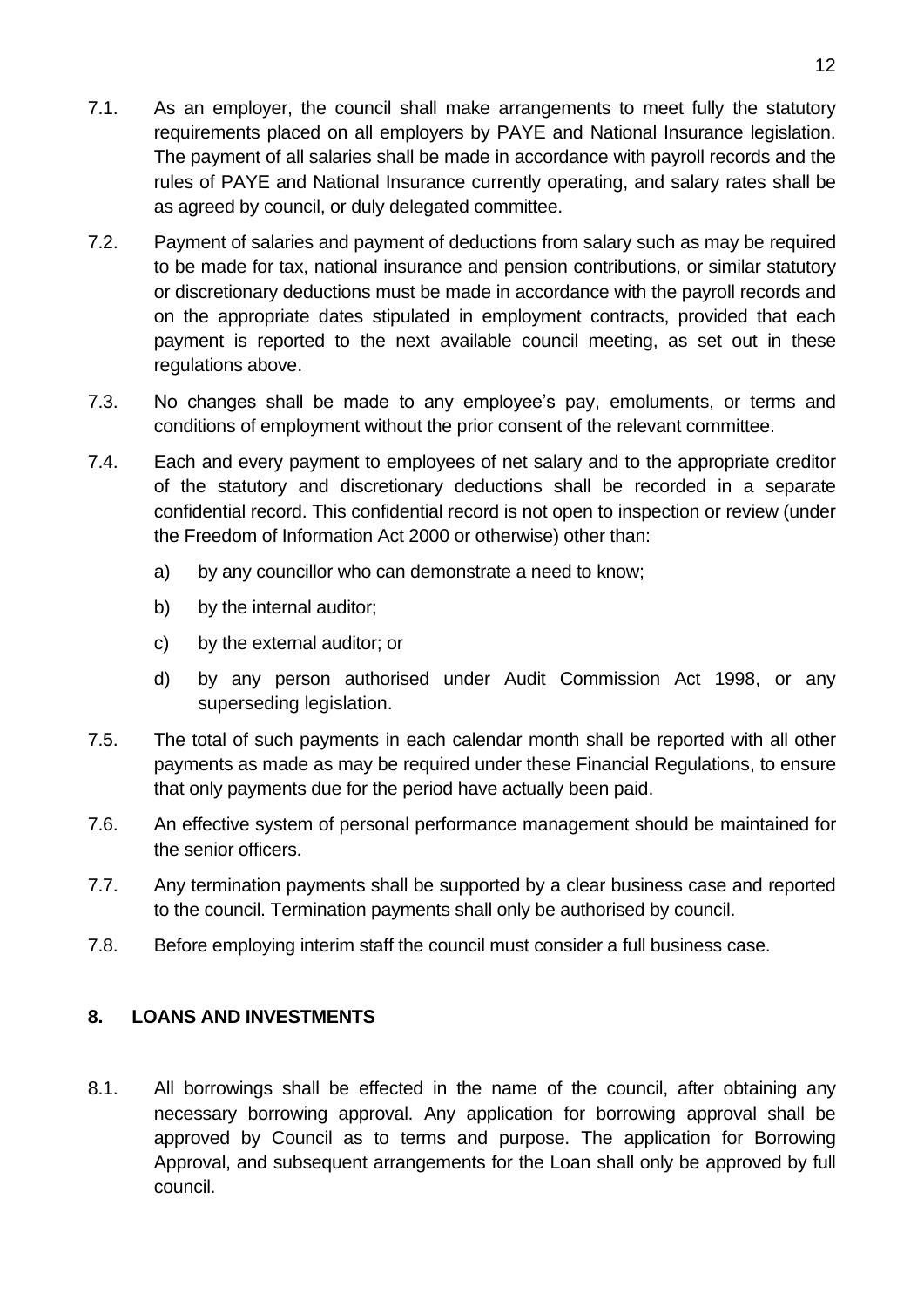- 8.2. Any financial arrangement which does not require formal Borrowing Approval from the Secretary of State/Welsh Assembly Government (such as Hire Purchase or Leasing of tangible assets) shall be subject to approval by the full council. In each case a report in writing shall be provided to council in respect of value for money for the proposed transaction.
- 8.3. The council will arrange with the council's Banks and Investment providers for the sending of a copy of each statement of account to the Chairman of the council/or Finance Committee Chairman at the same time as one is issued to the Clerk or RFO.
- 8.4. All loans and investments shall be negotiated in the name of the Council and shall be for a set period in accordance with council policy.
- 8.5. The council shall consider the need for an Investment Strategy and Policy which, if drawn up, shall be in accordance with relevant regulations, proper practices and guidance. Any Strategy and Policy shall be reviewed by the council at least annually.
- 8.6. All investments of money under the control of the council shall be in the name of the council.
- 8.7. All investment certificates and other documents relating thereto shall be retained in the custody of the RFO.
- 8.8. Payments in respect of short term or long term investments, including transfers between bank accounts held in the same bank, or branch, shall be made in accordance with Regulation 5 (Authorisation of payments) and Regulation 6 (Instructions for payments).

#### <span id="page-12-0"></span>**9. INCOME**

- 9.1. The collection of all sums due to the council shall be the responsibility of and under the supervision of the RFO.
- 9.2. Particulars of all charges to be made for work done, services rendered or goods supplied shall be agreed annually by the council, notified to the RFO and the RFO shall be responsible for the collection of all accounts due to the council.
- 9.3. The council will review all fees and charges at least annually, following a report of the Clerk.
- 9.4. Any sums found to be irrecoverable and any bad debts shall be reported to the council and shall be written off in the year.
- 9.5. All sums received on behalf of the council shall be banked intact as directed by the RFO. In all cases, all receipts shall be deposited with the council's bankers with such frequency as the RFO considers necessary.
- 9.6. The origin of each receipt shall be entered on the paying-in slip.
- 9.7. Personal cheques shall not be cashed out of money held on behalf of the council.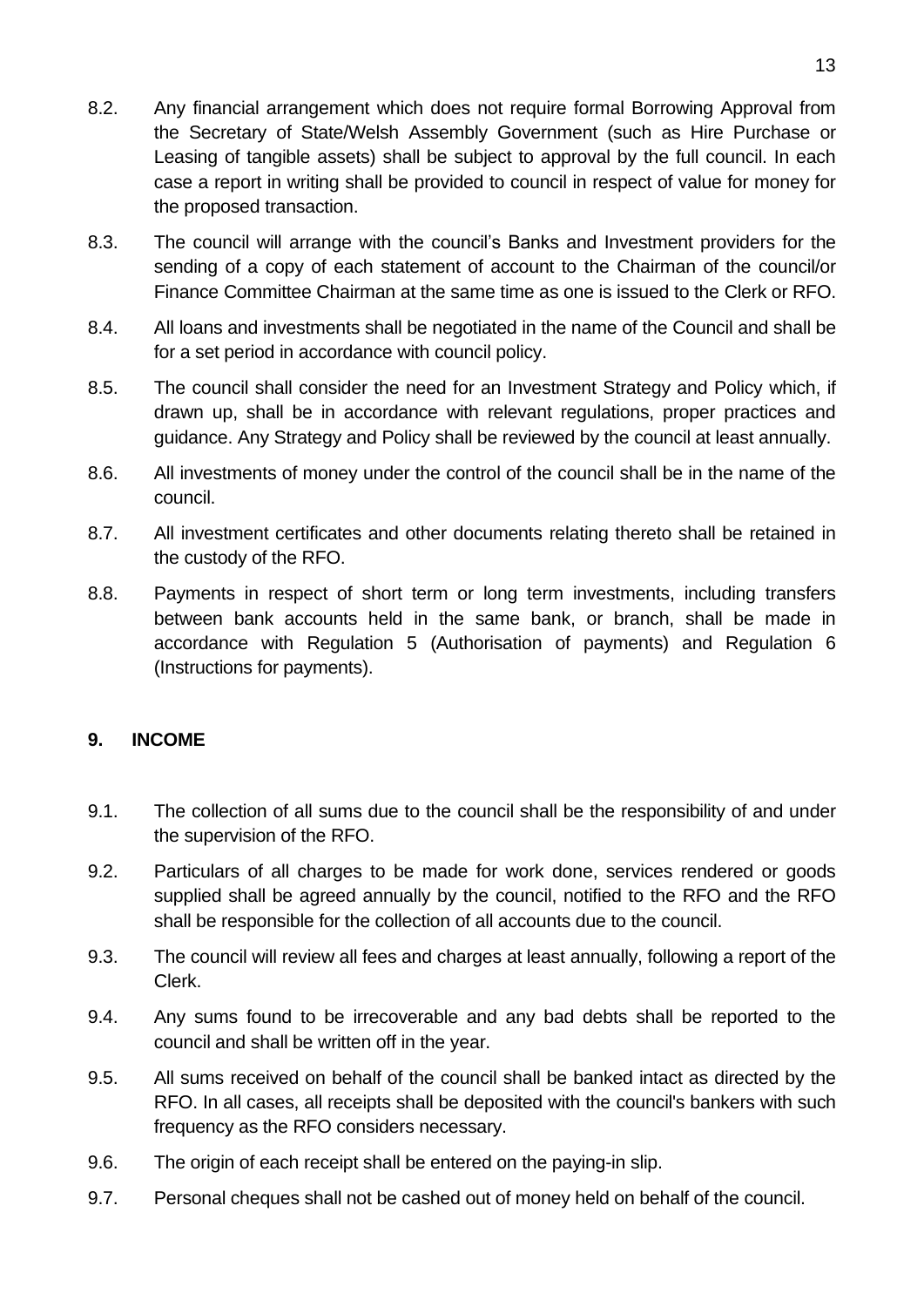- 9.8. The RFO shall promptly complete any VAT Return that is required. Any repayment claim due in accordance with VAT Act 1994 section 33 shall be made at least annually coinciding with the financial year end.
- 9.9. Where any significant sums of cash are regularly received by the council, the RFO shall take such steps as are agreed by the council to ensure that more than one person is present when the cash is counted in the first instance, that there is a reconciliation to some form of control such as ticket issues, and that appropriate care is taken in the security and safety of individuals banking such cash.
- 9.10. Any income arising which is the property of a charitable trust shall be paid into a charitable bank account. Instructions for the payment of funds due from the charitable trust to the council (to meet expenditure already incurred by the authority) will be given by the Managing Trustees of the charity meeting separately from any council meeting (see also Regulation 16 below) ].

### <span id="page-13-0"></span>**10. ORDERS FOR WORK, GOODS AND SERVICES**

- 10.1. An official order or letter shall be issued for all work, goods and services unless a formal contract is to be prepared or an official order would be inappropriate. Copies of orders shall be retained.
- 10.2. Order books shall be controlled by the RFO.
- 10.3. All members and Officers are responsible for obtaining value for money at all times. An officer issuing an official order shall ensure as far as reasonable and practicable that the best available terms are obtained in respect of each transaction, usually by obtaining three or more quotations or estimates from appropriate suppliers, subject to any *de minimis* provisions in Regulation 11 (I) below.
- 10.4. A member may not issue an official order or make any contract on behalf of the council.
- 10.5. The RFO shall verify the lawful nature of any proposed purchase before the issue of any order, and in the case of new or infrequent purchases or payments, the RFO shall ensure that the statutory authority shall be reported to the meeting at which the order is approved so that the Minutes can record the power being used.

#### <span id="page-13-1"></span>**11. CONTRACTS**

11.1. Procedures as to contracts are laid down as follows: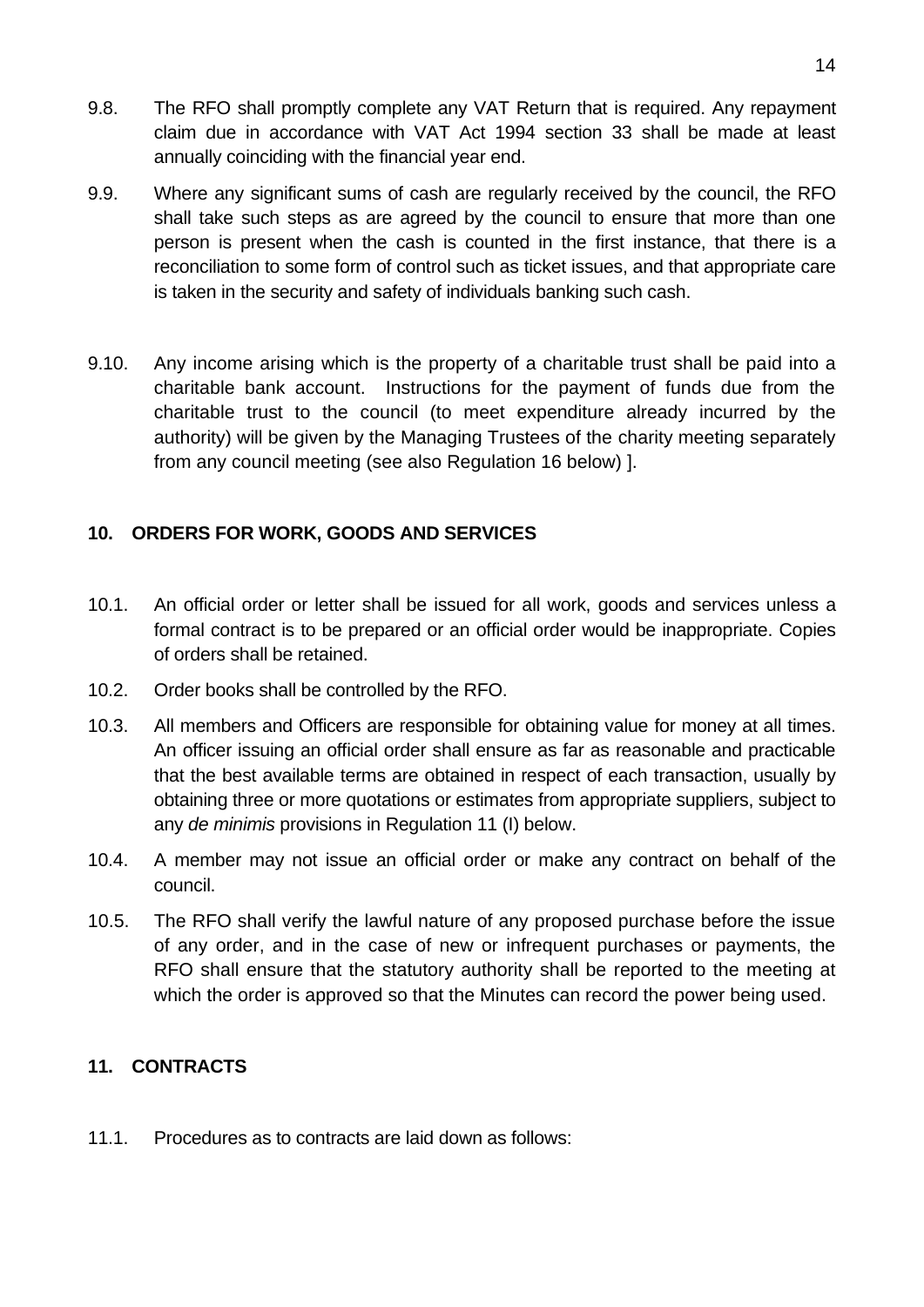- a. Every contract shall comply with these financial regulations, and no exceptions shall be made otherwise than in an emergency provided that this regulation need not apply to contracts which relate to items (i) to (vi) below:
	- i. for the supply of gas, electricity, water, sewerage and telephone services;
	- ii. for specialist services such as are provided by solicitors, accountants, surveyors and planning consultants;
	- iii. for work to be executed or goods or materials to be supplied which consist of repairs to or parts for existing machinery or equipment or plant;
	- iv. for work to be executed or goods or materials to be supplied which constitute an extension of an existing contract by the Council;
	- v. for additional audit work of the external Auditor up to an estimated value of £500 (in excess of this sum the Clerk and RFO shall act after consultation with the Chairman and Vice Chairman of council); and
	- vi. for goods or materials proposed to be purchased which are proprietary articles and / or are only sold at a fixed price.
- b. Where it is intended to enter into a contract exceeding £25,000 in value for the supply of goods or materials or for the execution of works or specialist services other than such goods, materials, works or specialist services as are excepted as set out in paragraph (a) the Clerk shall invite tenders from at least three firms to be taken from the appropriate approved list.
- c. When applications are made to waive financial regulations relating to contracts to enable a price to be negotiated without competition the reason shall be embodied in a recommendation to the council.
- d. Such invitation to tender shall state the general nature of the intended contract and the Clerk shall obtain the necessary technical assistance to prepare a specification in appropriate cases. The invitation shall in addition state that tenders must be addressed to the Clerk in the ordinary course of post. Each tendering firm shall be supplied with a specifically marked envelope in which the tender is to be sealed and remain sealed until the prescribed date for opening tenders for that contract.
- e. All sealed tenders shall be opened at the same time on the prescribed date by the Clerk in the presence of at least one member of council.
- f. If less than three tenders are received for contracts above £25,000 or if all the tenders are identical the council may make such arrangements as it thinks fit for procuring the goods or materials or executing the works.
- g. Any invitation to tender issued under this regulation shall be subject to Standing Order 18d and shall refer to the terms of the Bribery Act 2010.
- h. When it is to enter into a contract of less than £25,000 in value for the supply of goods or materials or for the execution of works or specialist services other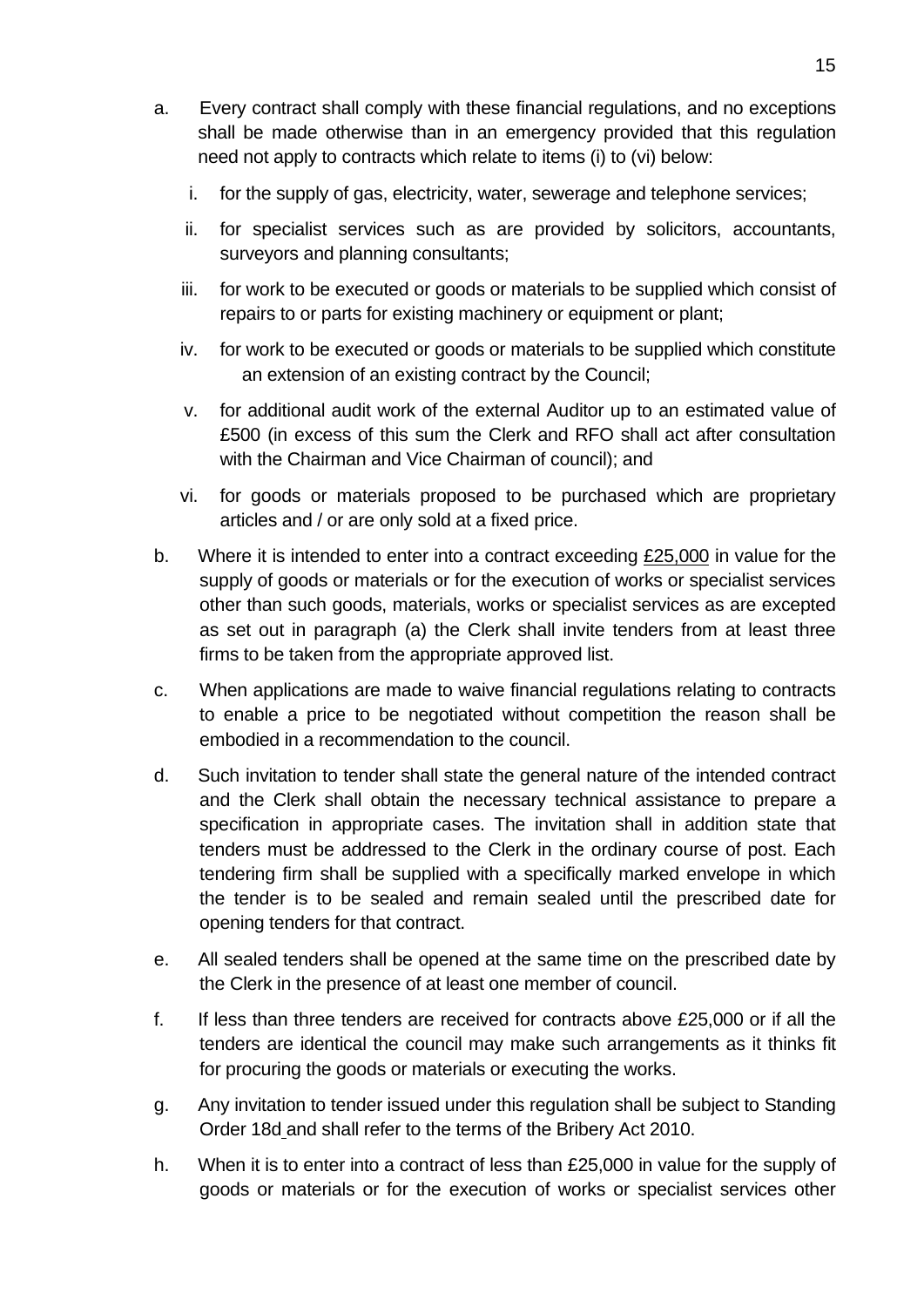than such goods, materials, works or specialist services as are excepted as set out in paragraph (a) the Clerk or RFO shall obtain 3 quotations (priced descriptions of the proposed supply); where the value is below £3,000 and above £500 the Clerk or RFO shall strive to obtain 3 estimates. Otherwise, Regulation 10 (3) above shall apply.

- i. The council shall not be obliged to accept the lowest or any tender, quote or estimate.
- j. Should it occur that the council, or duly delegated committee, does not accept any tender, quote or estimate, the work is not allocated and the council requires further pricing, provided that the specification does not change, no person shall be permitted to submit a later tender, estimate or quote who was present when the original decision making process was being undertaken.
- k. The European Union Procurement Directive shall apply and the terms of the Public Contracts Regulations 2006 and the Utilities Contracts Regulations 2006 including thresholds shall be followed.

### <span id="page-15-0"></span>**12. PAYMENTS UNDER CONTRACTS FOR BUILDING OR OTHER CONSTRUCTION WORKS**

- 12.1. Payments on account of the contract sum shall be made within the time specified in the contract by the RFO upon authorised certificates of the architect or other consultants engaged to supervise the contract (subject to any percentage withholding as may be agreed in the particular contract).
- 12.2. Where contracts provide for payment by instalments the RFO shall maintain a record of all such payments. In any case where it is estimated that the total cost of work carried out under a contract, excluding agreed variations, will exceed the contract sum of 5% or more a report shall be submitted to the council.
- 12.3. Any variation to a contract or addition to or omission from a contract must be approved by the council and Clerk to the contractor in writing, the council being informed where the final cost is likely to exceed the financial provision.

#### <span id="page-15-1"></span>**13. STORES AND EQUIPMENT**

- 13.1. The officer in charge of each section shall be responsible for the care and custody of stores and equipment in that section.
- 13.2. Delivery Notes shall be obtained in respect of all goods received into store or otherwise delivered and goods must be checked as to order and quality at the time delivery is made.
- 13.3. Stocks shall be kept at the minimum levels consistent with operational requirements.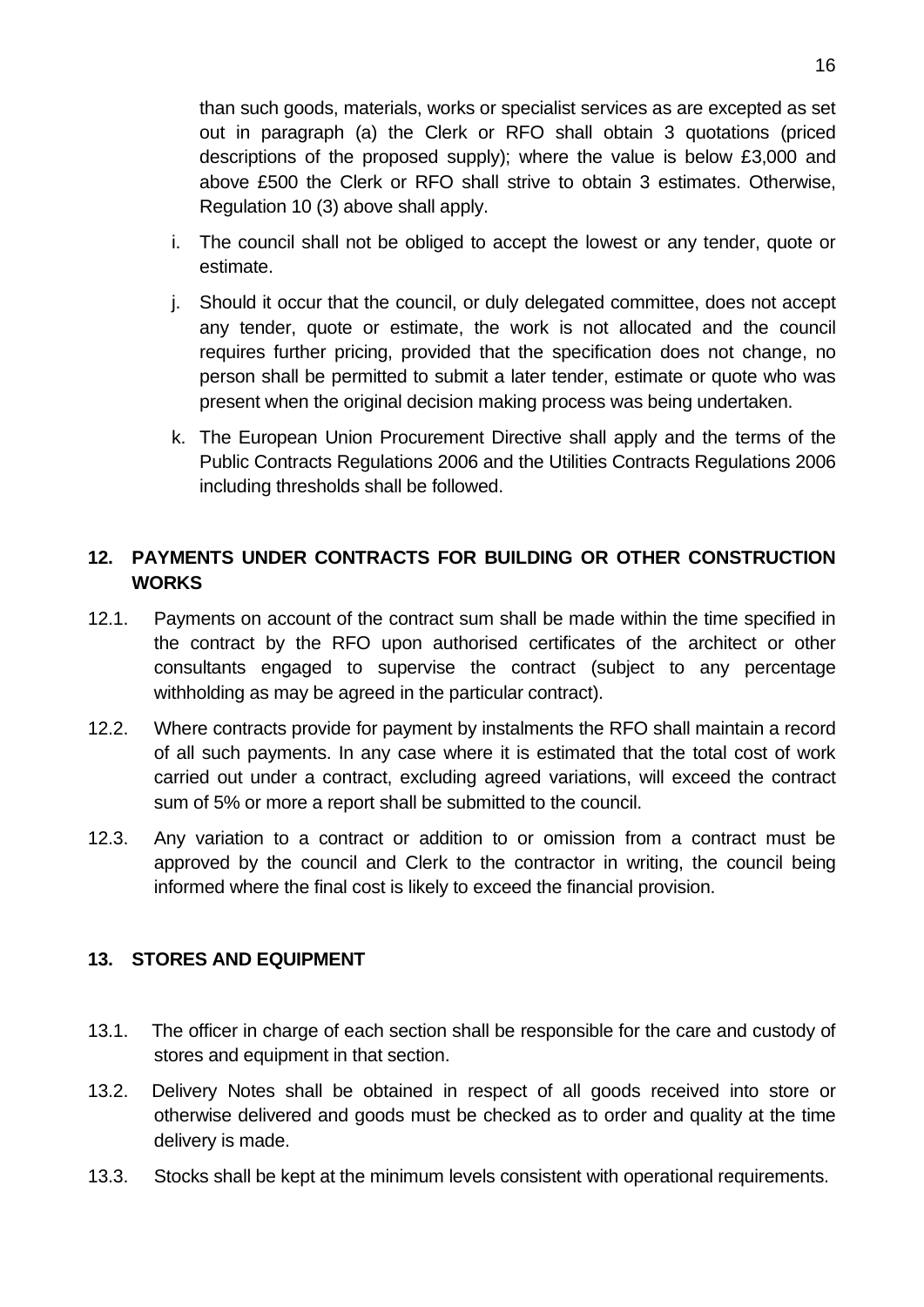13.4. The RFO shall be responsible for periodic checks of stocks and stores at least annually.

#### <span id="page-16-0"></span>**14. ASSETS, PROPERTIES AND ESTATES**

- 14.1. The Clerk shall make appropriate arrangements for the custody of all title deeds and Land Registry Certificates of properties held by the council. The RFO shall ensure a record is maintained of all properties held by the council, recording the location, extent, plan, reference, purchase details, nature of the interest, tenancies granted, rents payable and purpose for which held in accordance with Accounts and Audit Regulations.
- 14.2. No tangible moveable property shall be purchased or otherwise acquired, sold, leased or otherwise disposed of, without the authority of the council, together with any other consents required by law, save where the estimated value of any one item of tangible movable property does not exceed £250.
- 14.3. No real property (interests in land) shall be sold, leased or otherwise disposed of without the authority of the council, together with any other consents required by law, In each case a Report in writing shall be provided to council in respect of valuation and surveyed condition of the property (including matters such as planning permissions and covenants) together with a proper business case (including an adequate level of consultation with the electorate).
- 14.4. No real property (interests in land) shall be purchased or acquired without the authority of the full council. In each case a Report in writing shall be provided to council in respect of valuation and surveyed condition of the property (including matters such as planning permissions and covenants) together with a proper business case (including an adequate level of consultation with the electorate).
- 14.5. Subject only to the limit set in Reg. 14.2 above, no tangible moveable property shall be purchased or acquired without the authority of the full council. In each case a Report in writing shall be provided to council with a full business case.
- 14.6. The RFO shall ensure that an appropriate and accurate Register of Assets and Investments is kept up to date. The continued existence of tangible assets shown in the Register shall be verified at least annually, possibly in conjunction with a health and safety inspection of assets.

#### <span id="page-16-1"></span>**15. INSURANCE**

15.1. Following the annual risk assessment (per Financial Regulation 17), the RFO shall effect all insurances and negotiate all claims on the council's insurers.